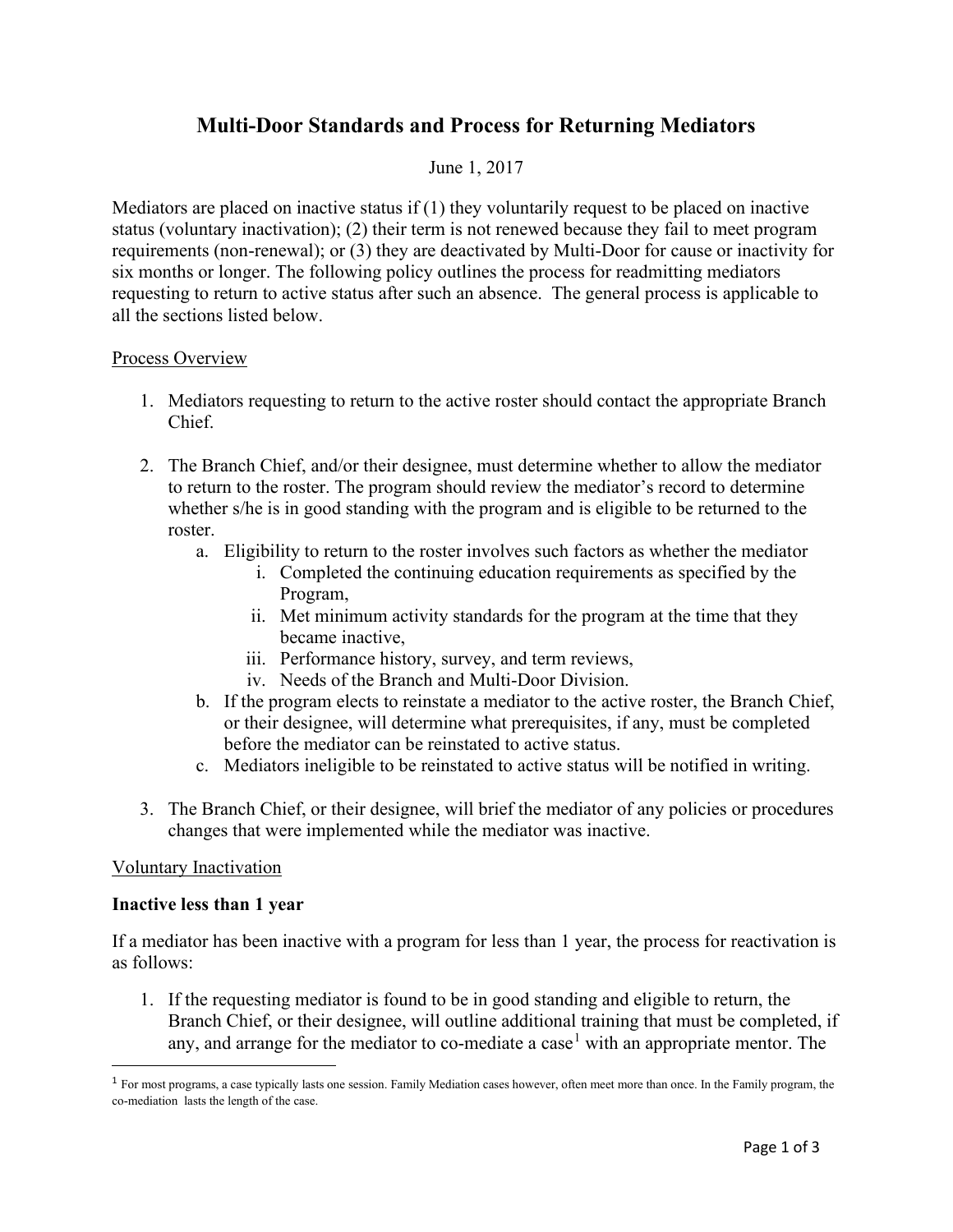mentor will serve as an observer. The mentor will however, step in if the returning mediator says or does something questionable or if the mediator asks for assistance. The mentor may also offer suggestions during breaks.

- 2. After the mediation, the mentor should discuss any suggestions they have with the returning mediator and complete a peer review form for program staff. If a mediator receives a score of 3 or less, a second co-mediation may be arranged. If staff continues to have concerns regarding the requesting mediator's performance, staff should contact the Branch Chief, or their designee, to discuss whether the mediator should be reinstated to active status.
- 3. Individual programs may have additional requirements. For example, the Family Program requires the mediator to write an agreement in Hotdocs.
- 4. The requesting mediator will not be paid a stipend for their co-mediations while their request is being reviewed. The mentor will be paid consistent with Attachment T-2 (\$25 more than the usual stipend fee for the program). The Family Branch uses staff mediators and senior program staff as observers.
- 5. If the mentor has no significant concerns after the co-mediation, the program officer or training officer will mark the requesting mediator as active in the mediator database (WMMS) and stipend payment system (WVS). They should also update the mediator's contact information in both databases, as well as ensure that the mediator's information is updated in the Budget and Finance Division records.

# **Inactive 1 Year or Greater**

If requesting mediator has been inactive for more than one year with the Multi-Door program they are requesting reinstatement to, but has been actively mediating with another program, including other Multi-Door programs, the process for reactivation is as follows:

- 1. See General Process.
- 2. If the requesting mediator is found to be in good standing and eligible to return, the Branch Chief, or their designee, will outline additional training that must be completed, if any, and arrange for the mediator to co-mediate a case<sup>[2](#page-1-0)</sup> with an appropriate mentor. The mentor will serve as an observer. The mentor will however, step in if the returning mediator says or does something questionable or if s/he asks for assistance. The mentor may also offer suggestions during breaks.

<span id="page-1-0"></span><sup>&</sup>lt;sup>2</sup> For most programs, a case typically lasts one session. Family Mediation cases however, often meet more than once. In the Family program, the co-mediation lasts the length of the case.